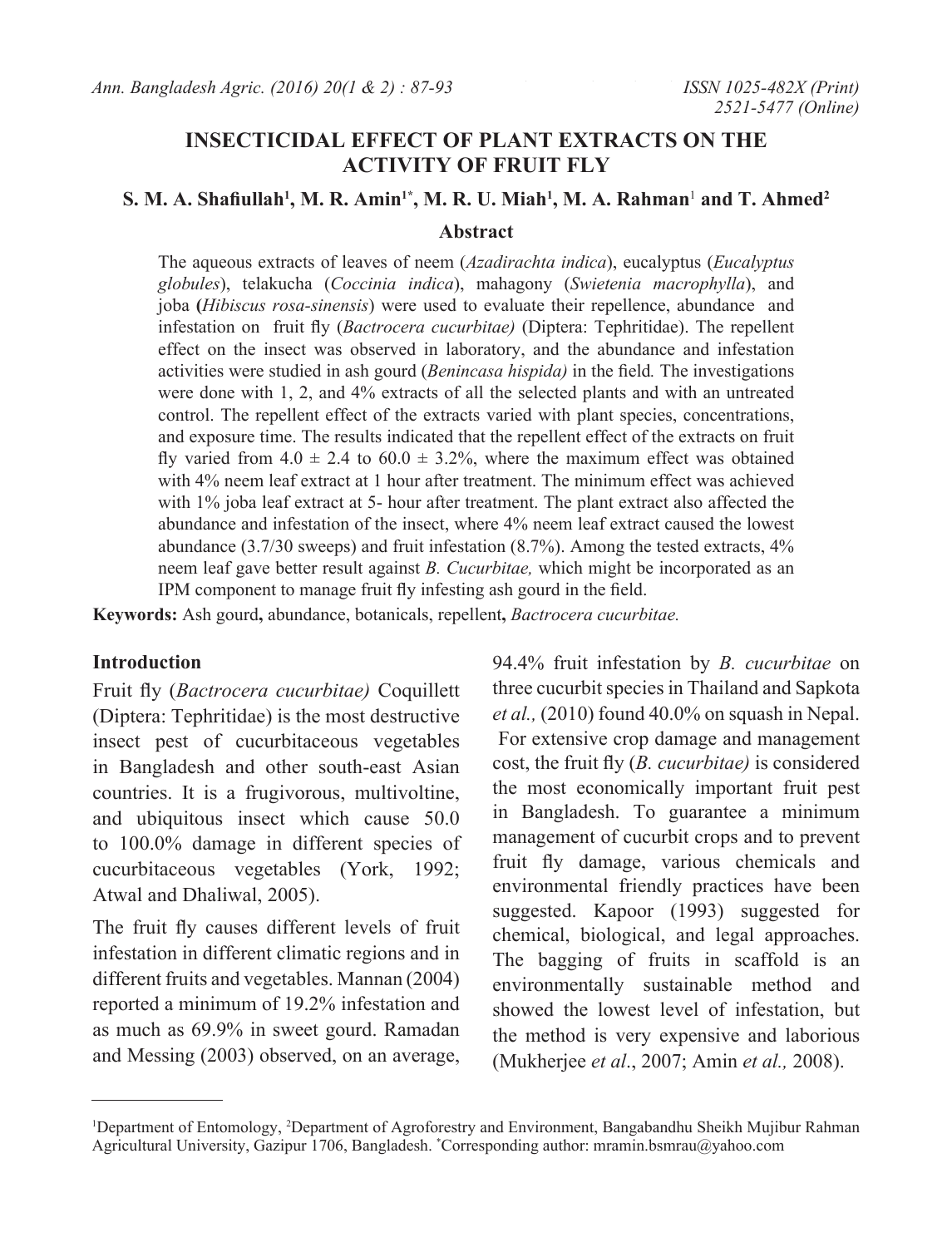Over recent decades, the management of fruit fly is mainly depending on the use of pesticides applied either as a bait or covered sprays (Kakani and Mathiopoulos, 2008). This practice, when used extensively, has adverse consequences on human health, environment, and cause resistance to insects (Kim *et al.,* 2003). The synthetic insecticides also directly kill the insect pollinators and natural enemies of the pests (Azad *et al.,* 2011). In this context, development of a pest control strategy based on minimum use of chemicals is needed to improve productivity, while maintaining positive ecological balance.

The environmentally safe method, such as the use of plant extracts, oils, and dusts are growing interest to replace synthetic pesticides (Yuya *et al.,* 2009). Therefore, the present study was conducted with the leaf extracts of neem (*Azadirachta indica),* eucalyptus (*Eucalyptus globules),* joba (*Hibiscus rosa-sinensis),*  telakucha (*Coccinia indica),* and mahagony (*Swietenia macrophylla)* to evaluate their repellent effects on the larvae of fruit fly and the impacts of the extracts on the abundance and infestation rate of this pest infesting ash gourd (*Benincasa hispida)* grown in the field.

### **Materials and Methods**

#### **Collection and preparation of plant samples**

The study was carried out in the experimental field and laboratory of the Department of Entomology, Bangabandhu Sheikh Mujibur Rahman Agricultural University (BSMRAU), Gazipur during November 2015 to June 2016. The leaves of neem, eucalyptus, telakucha, mahagony, and joba were collected from BSMRAU campus and brought in the Entomology Laboratory. The collected leaves

were washed with tap water and air dried for 7 days in the shade. Later, the leaves were dried in an oven at 50-60°C for 24 hours to obtain constant weight. The leaves were powdered by using an electric blender passed through 40 mesh screen and stored at 28°C in air tight dark glass bottles.

## **Preparation of extracts from the leaves**

Dried powder of each plant species were separately extracted in water. For each preparation, 10g powder was macerated in a 2.5 L glass bottle using 1 L water for 7 days. For complete extraction, the sample was shaken for 72 hours using an electric shaker. The extract was filtered and the filtrate was maintained at 1% concentration (1 g/100 ml). Similarly, 2 and 4% extracts were prepared and stored in a refrigerator at 4°C until bioassay.

## **Observation of repellency effect**

Maggots of the fruit fly were collected from the field of the Department of Entomology, BSMRAU, Gazipur, Bangladesh. Ash gourd fruit pieces were mixed with different extracts separately and then the pieces were air-dried. Treated and untreated fruit pieces were placed separately in surrounding of the Petri dish and ten maggots were released at the center of the Petri dish. The insects present on each half of the Petri dish were counted at hourly intervals up to 5 hours. Observation for each extract concentration was repeated three times and data were expressed as percentage repulsion (PR%) by the formula: PR (%) = (Nc - 50)  $\times$ 2, where N is the percentage of insects present in the untreated half.

## **Cultivation of ash gourd**

Ash gourd was cultivated in a Randomized Complete Design (RCD) with 3 replications. The whole experimental land was divided into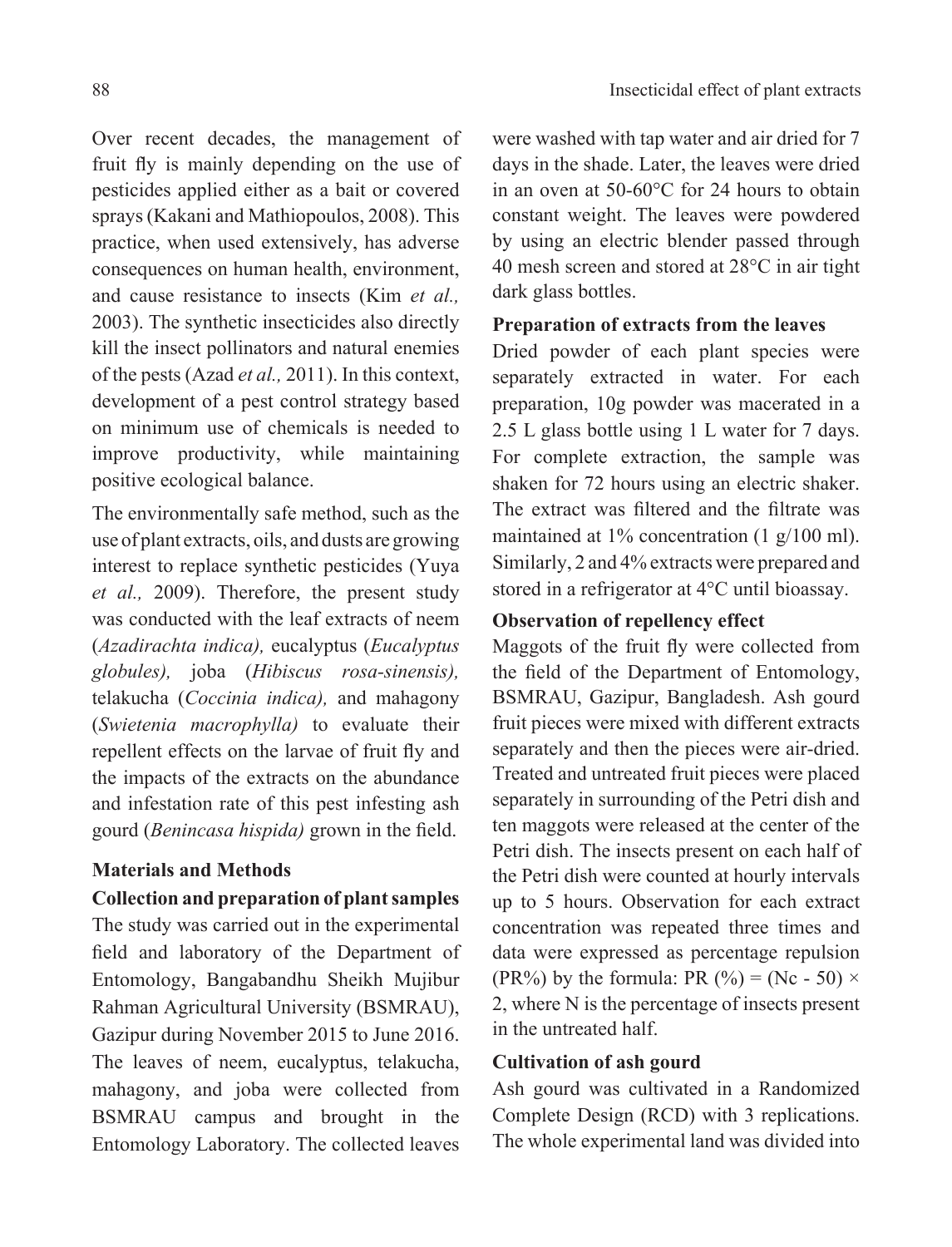18 equal plots  $(2.0 \times 1.5 \text{ m})$  with an inter plot distance of 0.5 m. Manures and fertilizers were applied to the experimental plots according to the prescribed doses of Soil Resources Development Institute (SRDI), Bangladesh. Seeds were collected from the Bangladesh Agricultural Research Institute (BARI), Gazipur. Each plot had one pit  $(40\times40\times40)$ cm) at its north-east corner and five seeds were sown in a pit. Two healthy plants were kept in each pit representing a replication. Bamboo scaffold was provided for proper development of the creepers. Sevin 85 WP 1.5 kg/ha was applied to the soil for management of cutworm, whereas red pumpkin beetle and epilachna beetle were controlled mechanically. Weeding and irrigation were done properly.

# **Observation of insect abundance and fruit infestation in ash gourd field**

During flowering and fruiting stages, field inspection was done daily to observe the incidence of the fruit flies. Four percent extract of each plant was applied as soon as the flies were found in the field. Each extract was applied in three plots and repeated 6 times at 7 days interval. Three plots were kept free from treatment and left as untreated control. To avoid dipping from one plot to the other, temporary barrier of polythene sheet was built surrounding the treated plot just before the treatment application and was removed after the application. Free living adults were collected using a 30 cm diameter sweep net having1.5 mm mesh and attached with a 2 m long rod. Every week, sweeping was done in between 10.00 and 11.30 am and each sample was consisted of 30 sweeps swept on the bamboo scaffold. The collected insects were brought from the experimental field to the Entomology Laboratory for sorted out the

fruit flies and counted for their abundance. At every inspection, infested fruits were tagged with possible date of infestation. Both infested and non-infested fruits were harvested at their maturity and percent infestation was calculated.

#### **Statistical analysis**

Data were analyzed by one way analysis of variance (ANOVA) using IBM SPSS 19. Mean differences were evaluated using Tukey's Posthoc Statistics.

### **Results and Discussion**

The insecticidal activities, such as the repellent effect of neem, eucalyptus, telakucha, mahagony, and joba plant extracts on fruit fly (*B. cucurbitae)* maggots at different hours after treatment are shown in Table 1. The repellent rates of the plant extracts at 1 HAT showed significant differences ( $F_{14, 60} = 9.1$ , *p*  $\leq 0.001$ ) and the results varied from  $20.0 \pm 3.2$ to  $60.0 \pm 3.2\%$ . The highest and the lowest repellent rates at 1 HAT were observed in 4% neem and 1% joba Petri dishes, respectively.

The plant extracts in different concentrations had significant effect (F<sub>14, 60</sub> = 5,  $p < 0.001$ ) on the repellent rates of cucurbit fruit fly maggots at 2 HAT. The results varied from  $18.0 \pm 2.0$  to  $52.0 \pm 3.7\%$ , and the treatments 1% joba and 4% neem extracts had the lowest and the highest repellency rate, respectively. Significant differences ( $F_{14, 60} = 2.9, p < 0.01$ ) were found among the repellent rates of the treatments at 3 HAT, and the results varied from  $14.0 \pm 2.4$  to  $42.0 \pm 4.9$ %, where the highest and the lowest repellent rates at 3 HAT were found in 4% neem and 1% joba extracts, respectively (Table 1).

The repellent rates of the fruit fly maggots at 4 HAT differed significantly ( $F_{14,60} = 2.9$ ,  $p <$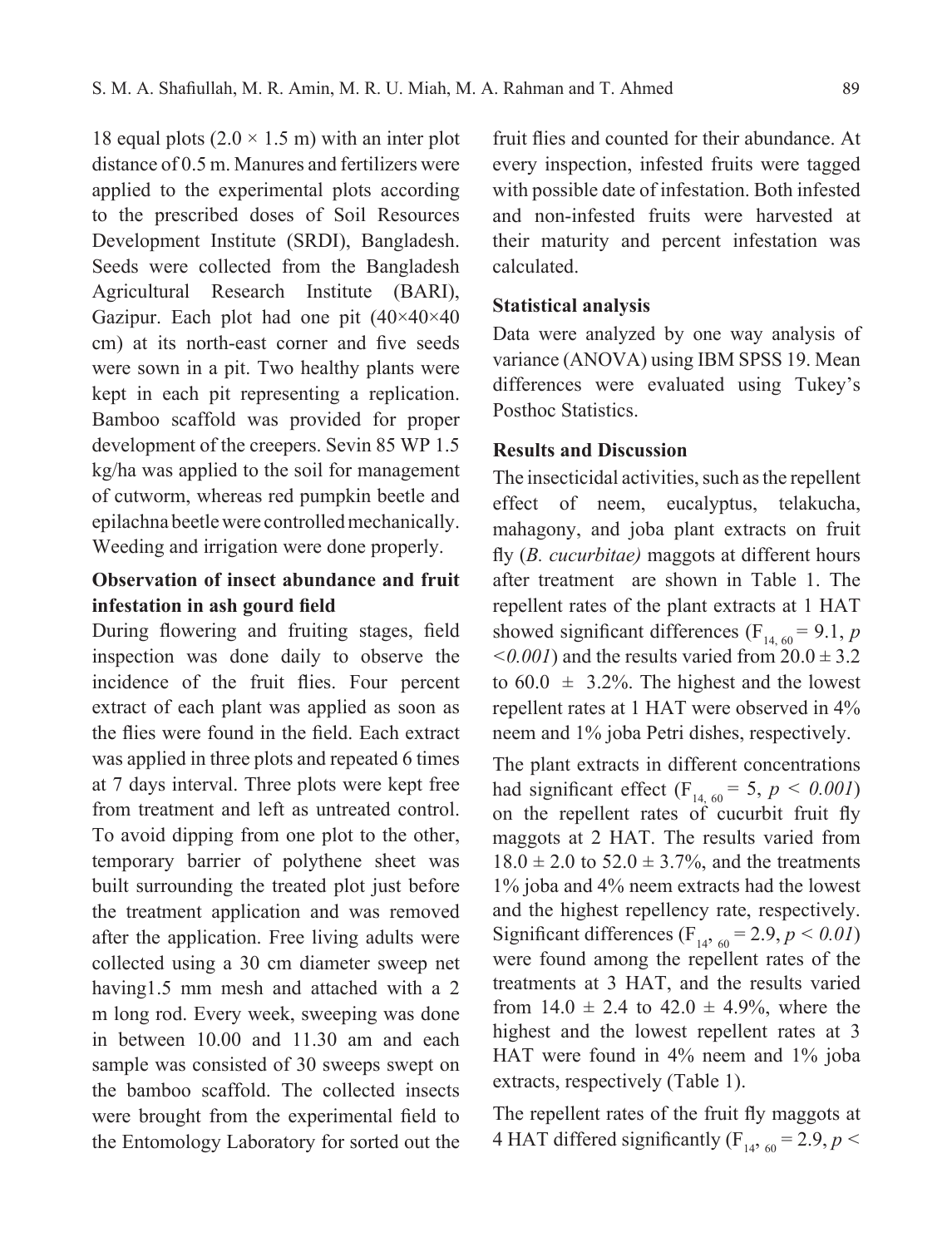| Plant      | Dose  | % Repellency at   |                   |                   |                   |                   |
|------------|-------|-------------------|-------------------|-------------------|-------------------|-------------------|
|            |       | 1 HAT             | 2 HAT             | 3 HAT             | 4 HAT             | 5 HAT             |
| Neem       | $1\%$ | $48.0 \pm 3.7$ ac | $40.0 \pm 3.2ab$  | $32.0 \pm 2.4ab$  | $30.0 \pm 3.2a$   | $26.0 \pm 2.4ab$  |
|            | $2\%$ | $50.0 \pm 3.2$ ac | $42.0 \pm 4.9$ ab | $34.0 \pm 5.0$ ab | $30.0 \pm 0.0a$   | $26.0 \pm 2.4ab$  |
|            | $4\%$ | $60.0 \pm 3.2a$   | $52.0 \pm 3.7a$   | $42.0 \pm 4.9a$   | $40.0 \pm 3.2a$   | $34.0 \pm 2.4a$   |
| Eucalyptus | $1\%$ | $46.0 \pm 2.4$ ac | $44.0 \pm 4.0$ ab | $23.0 \pm 3.0$ ab | $22.0 \pm 4.9$ ab | $18.0 \pm 3.7$ ac |
|            | $2\%$ | $50.0 \pm 3.2$ ac | $44.0 \pm 4.0$ ab | $30.0 \pm 3.2ab$  | $30.0 \pm 4.5a$   | $22.0 \pm 2.0$ ab |
|            | $4\%$ | $52.0 \pm 3.7ab$  | $38.0 \pm 5.8$ ab | $34.0 \pm 5.1$ ab | $34.0 \pm 4.0a$   | $26.0 \pm 2.4ab$  |
| Telakucha  | $1\%$ | $34.0 \pm 2.4$ cd | $34.0 \pm 2.5$ ac | $25.0 \pm 2.2ab$  | $28.0 \pm 2.0$ ab | $14.0 \pm 2.4$ bc |
|            | $2\%$ | $54.0 \pm 4.0$ ab | $46.0 \pm 2.4ab$  | $24.0 \pm 4.0$ ab | $32.0 \pm 5.8a$   | $16.0 \pm 4.0$ bc |
|            | $4\%$ | $58.0 \pm 2.0a$   | $52.0 \pm 2.0a$   | $28.0 \pm 5.8$ ab | $36.0 \pm 8.1a$   | $22.0 \pm 5.8$ ab |
| Mehagony   | $1\%$ | $38.0 \pm 3.7$ bc | $28.0 \pm 2.0$ bc | $26.0 \pm 2.4ab$  | $22.0 \pm 3.8$ ab | $18.0 \pm 5.8$ ac |
|            | $2\%$ | $44.0 \pm 4.0$ ac | $42.0 \pm 5.8ab$  | $34.0 \pm 8.1$ ab | $26.0 \pm 6.8$ ab | $22.0 \pm 3.7ab$  |
|            | $4\%$ | $54.0 \pm 4.0$ ab | $44.0 \pm 6.0$ ab | $41.0 \pm 6.8a$   | $32.0 \pm 7.3a$   | $26.0 \pm 2.4ab$  |
| Joba       | $1\%$ | $20.0 \pm 3.2d$   | $18.0 \pm 2.0c$   | $14.0 \pm 2.4ab$  | $6.0 \pm 2.4b$    | $4.0 \pm 2.4c$    |
|            | $2\%$ | $38.0 \pm 3.7$ bc | $36.0 \pm 2.4$ ac | $34.0 \pm 2.4ab$  | $32.0 \pm 2.0a$   | $16.0 \pm 2.4$ bc |
|            | $4\%$ | $44.0 \pm 4.0$ ac | $38.0 \pm 3.7ab$  | $38.0 \pm 2.0a$   | $32.0 \pm 2.0a$   | $28.0 \pm 2.0$ ab |

**Table 1. Repellent rates of** *Bactrocera cucurbitae* **larvae reared on ash gourd treated with different doses of plant extracts**

Data expressed as mean  $\pm$  SE. Means within a column followed by no common letter(s) are significantly different by Tukey's HSD Posthoc Statistics at  $p \le 0.05$ . HAT: Hours after treatment

*0.01*). The observed repellent rates at 4 HAT ranged from  $6.0 \pm 2.4$  to  $40.0 \pm 3.2$ % and the highest and the lowest rates were found in 4% neem and 1% joba extracts, respectively. The plant extract had also significant effect  $(F_{14, 60} = 4.6, p < 0.001)$  on the repellent rates of the fruit fly maggots at 5 HAT and the results ranged from  $4.0 \pm 2.4$  to  $34.0 \pm 2.4$ %, where 4% neem extract showed the highest repellent rate.

Results showed that the repellency rate of the cucurbit fruit fly maggot varied with plant species, extract concentrations, and exposure periods. Here all the tested extracts acted as a repelling source of plant materials. Amin *et al*. (2000) studied the repellent effect of biskatali (*Polygonum hydropiper)*, neem (*Azadirachta* 

*indica),* and akanda (*Asclepias clotropis)* leaf extract on lesser grain borer and observed significant repellent effect. The n-hexane extracts of different weed leaves showed repellency effect on *Callosobruchus chinensis*  (Ahad *et al.,* 2015; Ahad *et al.,* 2016). The leaf extracts of common cocklebur (*Xanthium strumarium)* revealed repellent properties on the pulse beetle (*Callosobruchus chinensis)* (Roy *et al.,* 2014). Shahjahan and Amin (2000) studied the repellency effect of biskatali, neem and akanda plant extract on rice weevil and reported that 4% neem extract showed the highest repellency (73.6%). The petroleum ether extract of shiyalmutra (*Blumea lacera)*  leaf was reported as repellent on lesser grain borer and rice weevil (Roy *et al.,* 2005).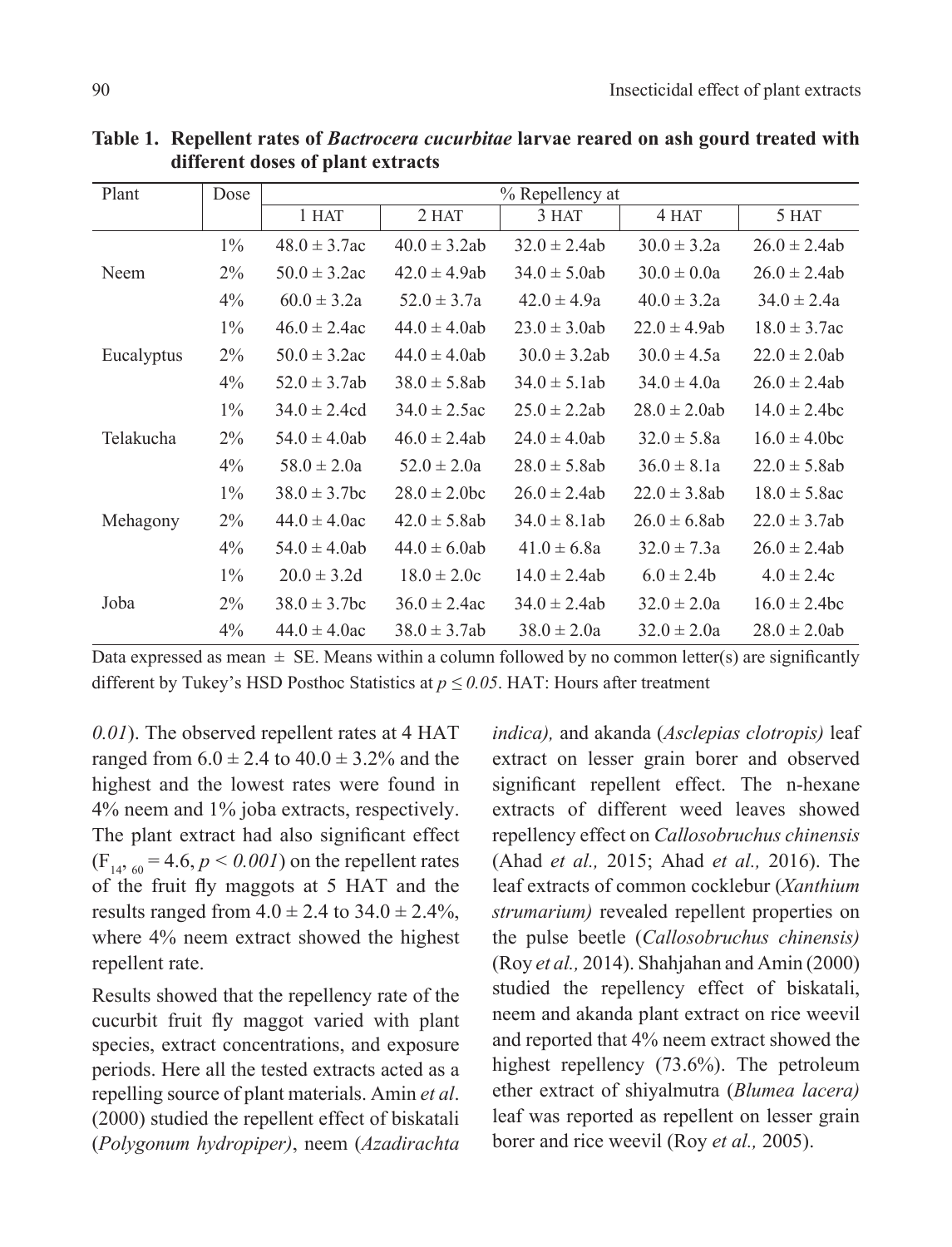

**Fig. 1. Effect of different plant extracts on the abundance of fruit fly in ash gourd field. Data expressed as mean ± SE. Bars with no common letter(s) are significantly different by Tukey's Posthoc Statistic at**  *p ≤ 0.05.*



**Fig. 2. Effect of different plant extracts on the ash gourd fruit infestation by fruit fly. Data expressed as mean**  $\pm$  **SE. Bars with no common letter(s) are significantly different by Tukey's Posthoc Statistic at** *p ≤ 0.05.*

Figure 1 & 2 present the effect of different plant extracts on the abundance of fruit fly in ash gourd field. Fruit fly abundance in the field varied from  $3.7 \pm 0.3$  to 10.0  $\pm$  1.2/30 sweeps and the results differed significantly ( $F_{5, 12} = 10.3$ ,  $p < 0.01$ ). All

the treatments revealed significantly lower abundance compared to control and joba leaf. Due to the repellent action of the plant extracts, adult flies move to the untreated plots which resulted in lower abundance in the treated plots.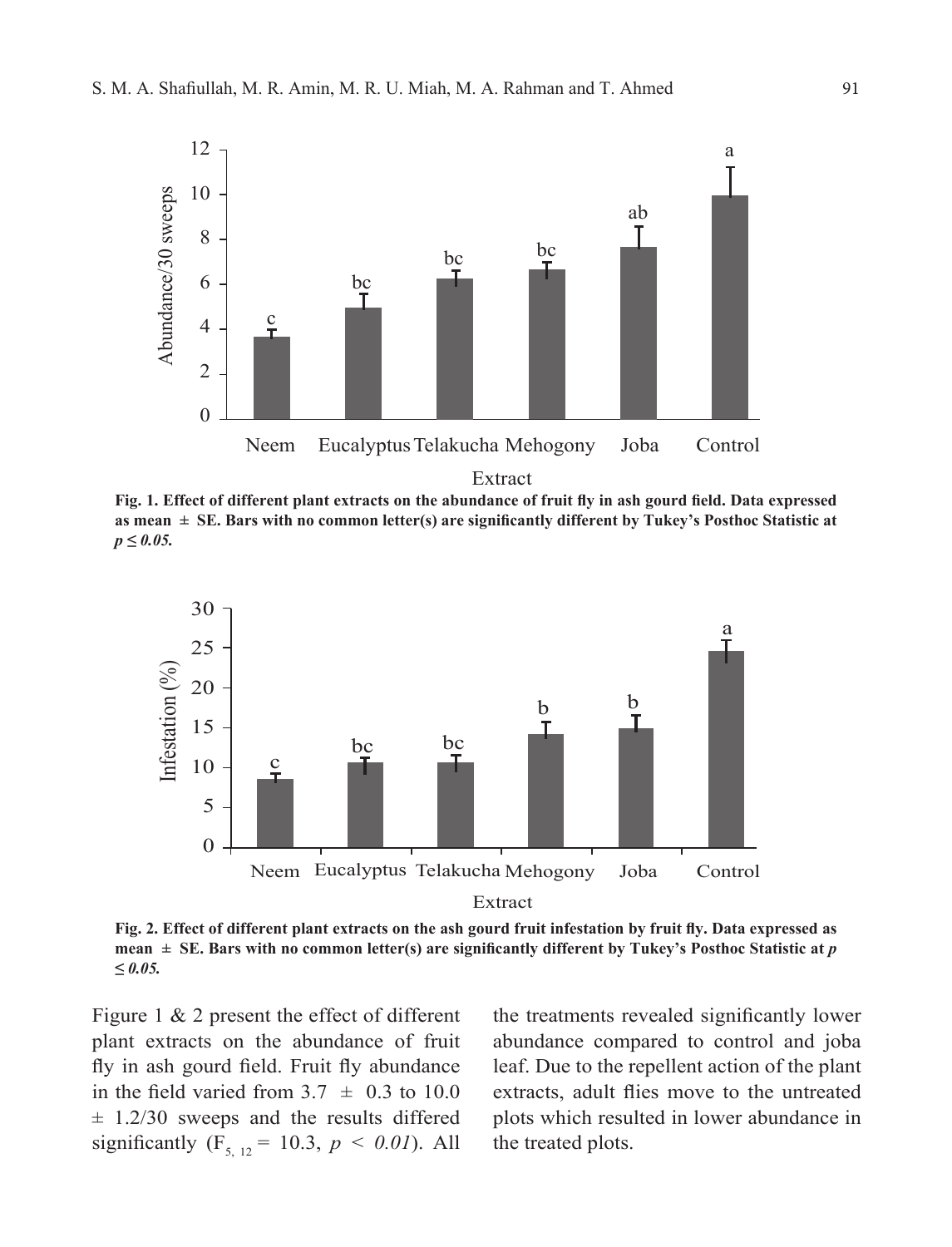Significant differences (F<sub>5, 12</sub> = 25.2, *p* < *0.001*) in fruit infestation were found in the plant extract treated plots. The fruit infestation rates varied from  $8.7 \pm 0.7$  to  $24.7 \pm 1.3$ % and all extracts caused significantly lower levels of infestation. Amin *et al*. (2011) observed the infestation levels of *B. cucurbitae* on ash gourd, ridge gourd, sweet gourd, bitter gourd and snake gourd as  $21.0$  to  $71.5 \pm 3.7\%$ , when the crops were kept free from pest management treatment. In the present study, infestation rate ranged from  $8.3 \pm 1.7$  to 23.3  $\pm$  3.3% and the extract treatments provided lower level of infestation as compared to the findings of Amin *et al*. (2011). The alkaloid compounds of the plant, such as Azadirachtin, Azdirol, Cymarin, Digitoxin, Kulactone, Limocinin, Salanin, Toosendanin, Xanthotoxin etc. showed toxicity and repelling action on different insect species. These compounds acted as feeding inhibitors on insects (Menezes, 2005).

The present study revealed the potential repellent effect of neem and eucalyptus leaf extracts against *B. cucurbitae*. These plant extracts reduced the abundance of the fruit fly in the ash gourd field and resulted in lower level of infestation compared to other treatments. These plant extracts might be incorporated as a component of IPM against fruit fly infesting ash gourd in the field. This might reduce control costs and environmental effects associated with the use of broad spectrum chemical insecticides.

#### **References**

Ahad, M. A., M. K. Nahar, M. R. Amin, S. J. Suh and Y. J. Kwon. 2015. Biological activities of five weed extracts against *Callosobruchus chinensis* L. (Coleoptera: Bruchidae). *Korean J. Appl. Entomol*. 54: 83-89.

- Ahad, M. A., M. K. Nahar, M. R. Amin, S. J. Suh and Y. J. Kwon. 2016. Effect of weed extracts against pulse beetle, *Callosobruchus chinensis* L. (Coleoptera: Bruchidae) of mung bean. *Bangladesh J. Agril. Res.* 41: 75-84.
- Amin, M. R., C. Sarkar and I. J. Chun. 2011. Comparison of host plants infestation level and life history of fruit fly (*Bactrocera cucurbitae*  Coquillett) on cucurbitaceous crops. *Hort. Environ. Biotechnol.* 52: 541-545.
- Amin, M. R., M. Shahjahan, H. F. Eltaj, T. M. T. Iqbal and M. A. Hossain. 2000. Use of akanda, biskatali and neem as botanical insecticides against lesser grain borer. *Bangladesh J. Entomol*. 10: 1-13.
- Amin, M. R., R. Ara, S. Mukherjee, M. M. H. Bhuyain and M. N. Uddin. 2008. Economic evaluation of different management practices of cucurbit fruit fly (*Bactocera cucurbitae*) in sweet gourd. *J. Sci. Technol. (Dinajpur).* 6: 109-113.
- Atwal, A. S. and G. S. Dhaliwal. 2000. Agricultural Pests of South Asia and Their Management. Kalyani Publication. New Delhi-110002. Pp. 277-278.
- Azad, H. M. S., M. R. Amin, D. A. Tithi and S. M. A. Hossain. 2011. Performances of three cotton varieties cultivated under economic threshold level based insecticide sprayed and non-sprayed conditions. *Our Nature.* 9: 21-25.
- Kakani, E. G. and K. D. Mathiopoulos. 2008. Organophosphosphate resistance related mutations in the acetylcholinesterase gene of Tephritidae. *J. Appl. Entomol*. 132: 762–771.
- Kapoor, V. C. 1993. Indian Fruit Flies. Oxford & IBH Publishing Co. Ltd. New Delhi, India. 228 P.
- Kim, S. I., C. Park, M. H. Ohh, H. C. Cho and Y. J. Ahn. 2003. Contact and fumigant activities of aromatic plant extracts and essential oils against *Lasioderma serricorne* (Coleoptera: Anobiidae). *J. Stored Prod. Res.* 39: 11-19.
- Mannan, M. A. 2004. Study on the relative preference of fruit fly (*Bactrocera cucurbitae)* on different cucurbit. Annual Research Report